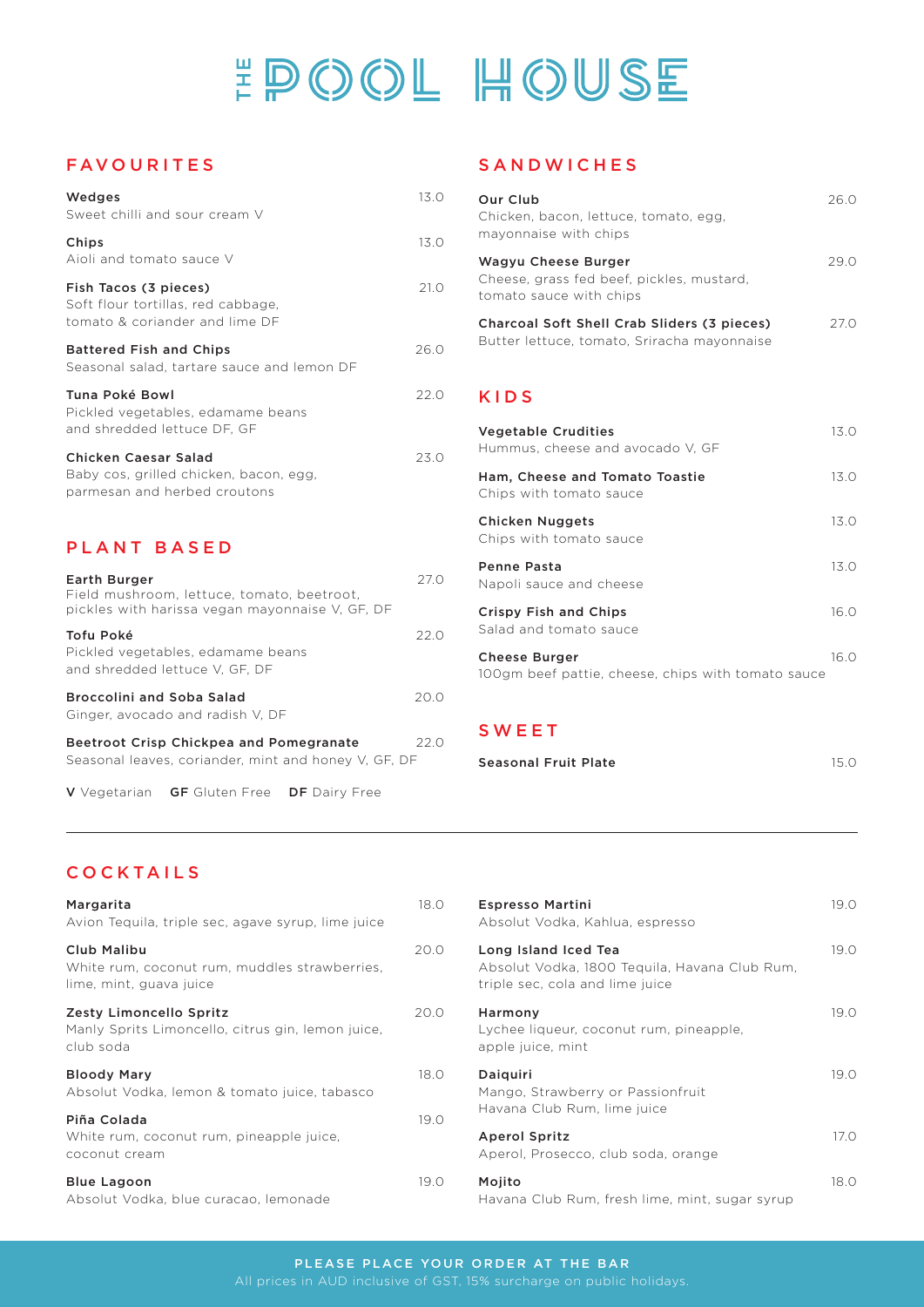# EPOOL HOUSE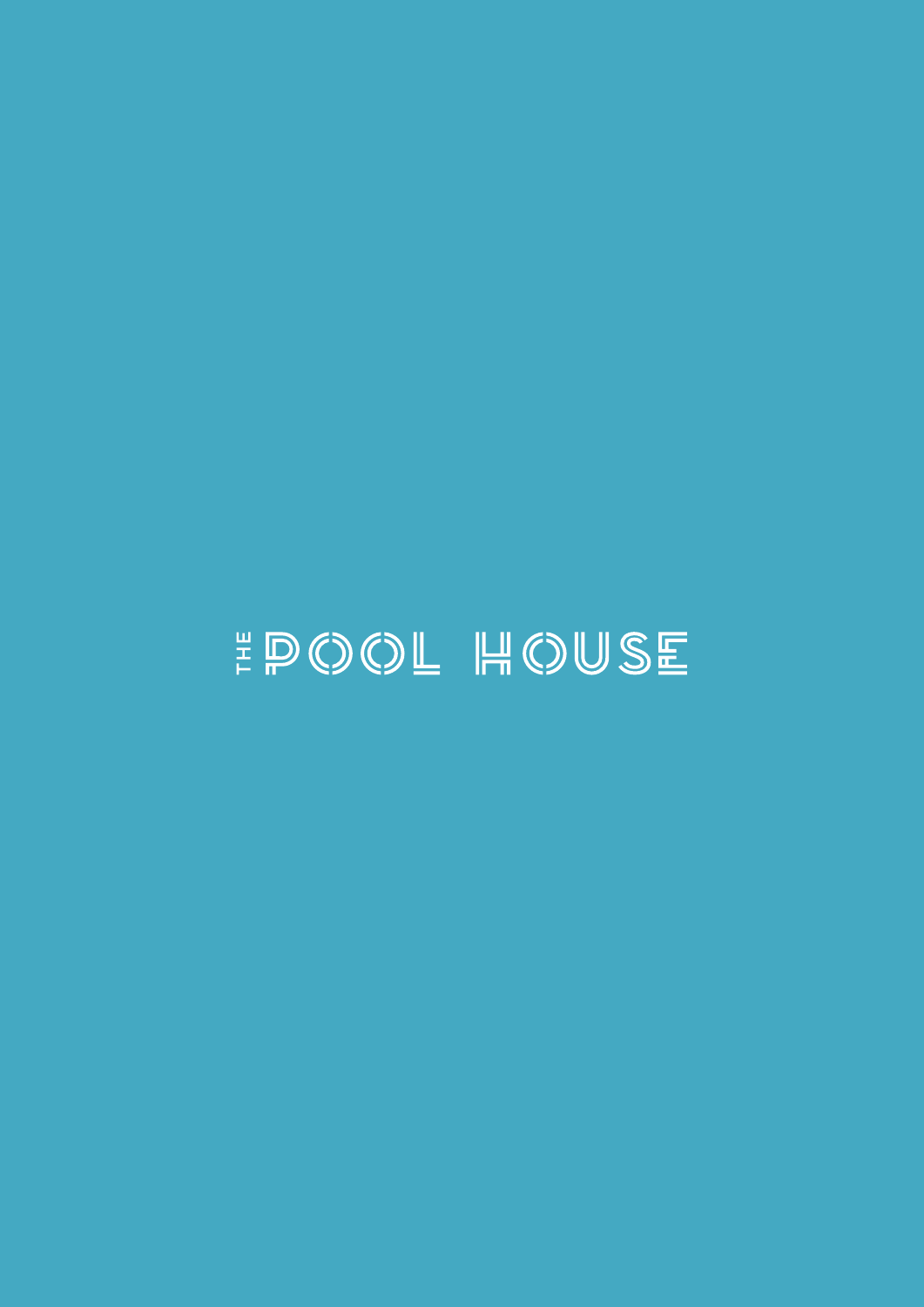# #POOL HOUSE

# COCKTAILS TO SHARE

| Pimms Jug<br>Pimms, strawberries, mint, lime, lemon, orange,<br>ginger ale                             | 30 O |
|--------------------------------------------------------------------------------------------------------|------|
| Harmony Jug<br>Lychee liqueur, coconut rum, pineapple juice,<br>apple juice, mint                      | 30 O |
| Red Sangria Jug<br>St Agnes Brandy, Shiraz, ginger ale, orange,<br>lime, apple                         | 30 O |
| White Sangria Jug<br>Havana Club Rum, Pinot Grigio, soda, sugar syrup,<br>lychee, apple, mixed berries | 30 O |

# MOCKTAILS

| Passionfruit Elderflower Soda<br>Passionfruit purée, elderflower, mint, soda water            | 10.O |
|-----------------------------------------------------------------------------------------------|------|
| <b>Strawberry Lemonade</b><br>Muddled strawberry, citrus, lemonade                            | 10.0 |
| Cove Punch<br>Lychee, pineapple, mint, apple juice                                            | 10.0 |
| Lyre's Amalfi Spritz<br>Lyre's Italian Spritz, alcohol free prosecco, soda water              | 100  |
| Lyre's Dark 'n' Spicy<br>Lyre's Spiced Cane Spirit, lime juice, vanilla syrup,<br>ginger beer | 10.0 |

| <b>BUBBLES</b>                                |      | Glass Bottle |
|-----------------------------------------------|------|--------------|
| Até Sparkling Cuvee<br>Riverland, SA          | 9.0  | 35.0         |
| Bimbadgen Moscato<br>Hunter Valley, NSW       | 12.0 | 55.0         |
| Jansz Premium Cuvée<br>Pipers Brook, TAS      | 16.0 | 70.0         |
| Dal Zotto Pucino Prosecco<br>King Valley, VIC | 14.0 | 60.0         |

# WHITES

| Bimbadgen Ridge Chardonnay<br>Hunter Valley, NSW          | 10.0 | 40.0 |
|-----------------------------------------------------------|------|------|
| Bimbadgen Semillon-Sauvignon Blanc<br>Hunter Valley, NSW  | 10.0 | 40.0 |
| <b>Totara Sauvignon Blanc</b><br>Marlborough, New Zealand | 14.0 | 60.0 |
| Até Pinot Grigio<br>Eden Valley, SA                       | 9.0  | 35.0 |

# ROSÉ

| Até Rose                          | 9.0 | 35.0 |
|-----------------------------------|-----|------|
| Riverland, SA<br>Rameau d'Or Rosé |     | 70.0 |
| Cotes de Provence, France         |     |      |

| <b>RED</b>                                            |      | Glass Bottle |
|-------------------------------------------------------|------|--------------|
| Até Shiraz<br>Riverland, SA                           | 9.0  | 35.0         |
| West Cape Howe Cabernet Sauvignon<br>Mount Barker. WA | 12.0 | 55.0         |
| Bimbadgen Shiraz-Cabernet<br>Hunter Valley, NSW       | 10.0 | 40.0         |
| Lala Land Pinot Noir<br>Mildura, VIC                  | 12.0 | 55.0         |

# BEER

| Stone & Wood Pacific Ale               | 9.0  |
|----------------------------------------|------|
| Feral Biggie Juice East Coast IPA      | 10.0 |
| James Squire Broken Shackles Lager     | 9.5  |
| Heineken Lager                         | 9.5  |
| XXXX Gold Lager                        | 8.0  |
| Burleigh Brewing Co Big Head Lager     | 9.5  |
| Furphy Refreshing Ale                  | 9.0  |
| James Squire One Fifty Lashes Pale Ale | 9.5  |
| Hahn Premium Light                     | 7.5  |
| Corona                                 | 9.0  |
| James Squire Alcoholic Ginger Beer     | 10.5 |

#### CIDER & SELTZER

| James Squire Orchard Crush Apple Cider (sweet)          | 9.5        |
|---------------------------------------------------------|------------|
| Little Creatures Pipsqueak Apple Cider (medium dry) 9.5 |            |
| Sunly Blood Orange and Grapefruit                       | 10.0       |
| Sunly Davidson Plum and Berry                           | 100        |
| White Claw Mango                                        | $14\Omega$ |
| White Claw Watermelon                                   | 14 O       |

#### SOFT DRINKS & WATER

| Pepsi, Pepsi Max, Lemonade, Solo              | 5.0  |
|-----------------------------------------------|------|
| Soda Water, Dry Ginger Ale, Tonic Water       | 5 O  |
| Carton & Co Triple Filtered Still Water 500ml | 65   |
| Sparkling Mineral Water 375ml                 | 5 O  |
| Sparkling Mineral Water 700ml                 | 10 O |